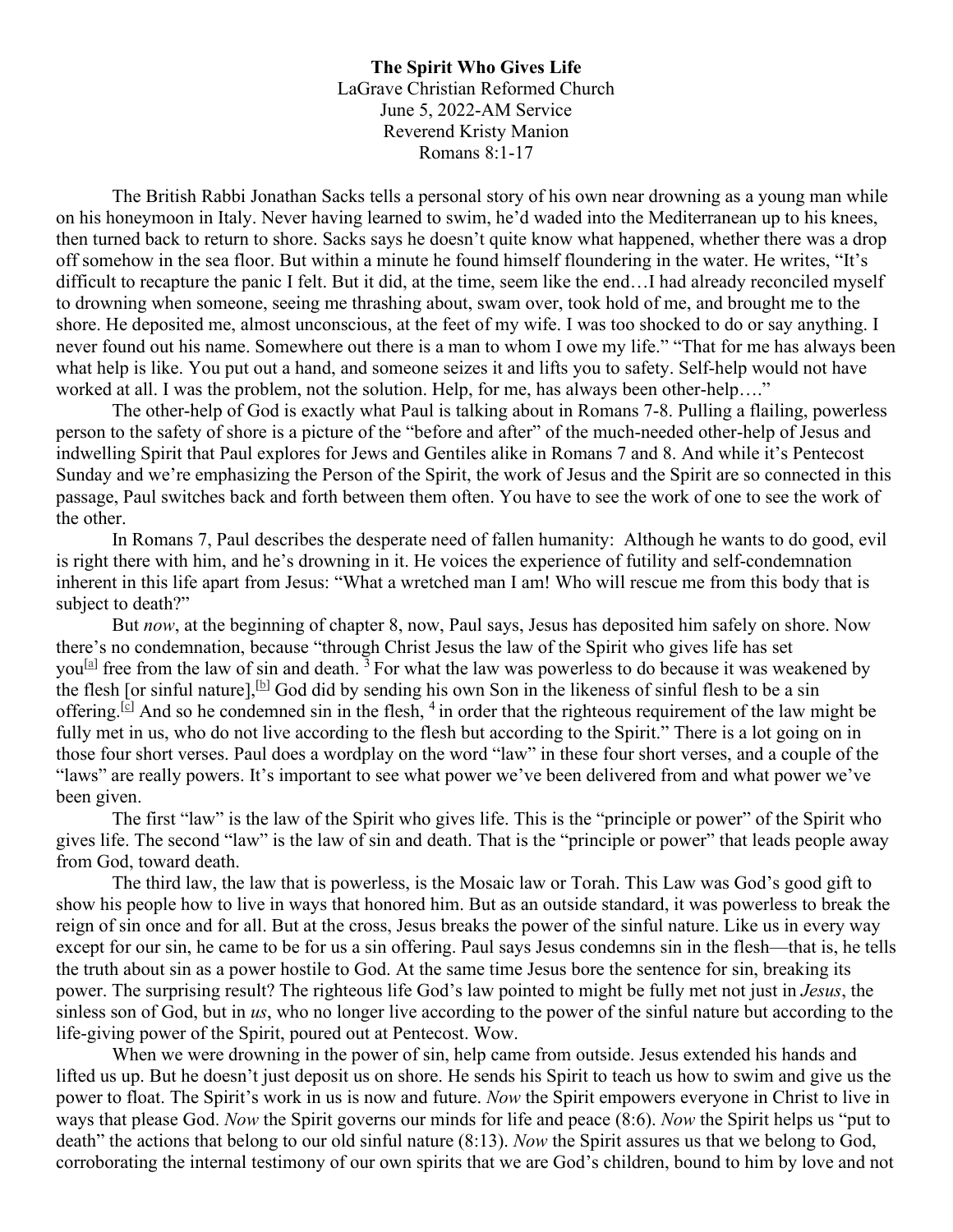through the fear of judgment. The Spirit's living witness *now* also allows us to have guaranteed hope for the future: "If the Spirit of Him who raised Jesus from the dead is living in you, he who raised Christ from the dead will also give life to your mortal bodies because of his Spirit who lives in you." (8:11). "If we are children, then we are heirs—heirs of God and co-heirs with Christ, if indeed we share in his sufferings in order that we may also share in his glory." (8:17)

The reality of access to the life-giving power of the Spirit to confirm Christ in us is why Pentecost is actually my favorite holy day in the Christian year. Ten days after Jesus' ascension, the crowning gift of God to the world is the Holy Spirit coming into believers. Pentecost starts a new chapter in our relationship with God, an era only dreamed about in the past. And dream they did. 600 years before the time of Jesus, the prophet Jeremiah spoke of this new chapter in God's history with his people—the time we live in today. "This is the covenant I will make with the people of Israel after that time," declares the LORD. "I will put my law in their minds and write it on their hearts. I will be their God, and they will be my people. **<sup>34</sup>** No longer will they teach their neighbor, or say to one another, 'Know the LORD,' because they will all know me, from the least of them to the greatest…" (Jeremiah 31:33-34).

Because of Pentecost, the Spirit of the God who hung the stars and who raised Jesus from the dead makes his home in us and helps us know how to please him, mind to mind and heart to heart. As we think of the visible power of the first Pentecost, though, we can wonder if we do indeed have the Spirit with us. The Spirit's arrival in Acts 2 was dramatic—a visible, powerful presence through wind and tongues of fire and mass conversion. Does that mean that as we're watching for the Spirit in our lives and we don't see remarkable signs that we don't have him? No. The Spirit certainly can act with clear and visible impact to bring people to Christ. But the very same Spirit of Acts 2 operates quietly but no less powerfully in Romans 8, corroborating the internal testimony that assures someone that they belong to God." That's his work too. **"**The Spirit himself testifies with our spirit that we are God's children." (v. 16) You, however," Paul writes in verse 9, "are not in the realm of the flesh but are in the realm of the Spirit, if indeed the Spirit of God lives in you. And if anyone does not have the Spirit of Christ, they do not belong to Christ." Stated positively, if you have Christ, you have his Spirit too. It is the Spirit himself who empowers our confession of Jesus as Lord.

'Okay, okay,' someone is thinking. 'The Spirit gives life now and forever. We have assurance that we are God's children, which is a sign of the Spirit's presence. That encourages me greatly. But if you could look into my life…If you could see the besetting sins I face and the ways I fall short; if you knew how disappointed I sometimes am with myself…You would know that hearing about living with the power of God's Spirit inside me makes me wonder why I still sin. Because I still fail. I still fall short all the time. Why, if the power of sin has been broken by Jesus, why if the Spirit empowers my life, now, why do I still struggle so much?'

Augustine describes four states of the human condition. At creation, he says, we were able to sin, and not to sin. After the fall, we were stuck, drowning: no longer able not to sin. In Jesus and by the Spirit, grace restores our creational state: We're no longer drowning in the power of sin—we *can* turn away from it, but we're also still able to sin. Only in our glorified state will we enjoy being totally unable to sin. So for now, the Spirit provides the power for us to turn toward God, but he will not overrule us. He will not force us to change. He will help us put to death what no longer belongs to our redeemed nature. And yet we have the ability to choose to receive or reject his help. To paraphrase a memorable phrase from one of my former pastors: God's Spirit does his work in me, but he will not do it without me. Our old habits continue to die hard. If you've ever experienced a power outage or lived through a rewiring project, you know it's human to find yourself trying to flip on a light switch that doesn't have power. And the instant you flip the switch you remember it doesn't do what you wanted it to do.

Automatic patterns are strong. That kind of thing happens in our usual, well-worn ways of living, too. The tendencies and habits that lead us away from God and others are disconnected from the power source of God's Spirit. But they are like the well-traveled path to switches we expect to work. When we're provoked, when we're tired, when we're not at our best we are likely to respond by flipping a switch. It doesn't matter that it's disconnected from the Spirit's indwelling power. We're likely to act in ways that alienate us from God and others. There's access to some kind of power there, but it's likely not to be the kind we most want to tap. But in the Spirit, different switches are available to us. These switches are powered by life. They rely on a close-asyour-breath relationship with God, a relationship hardwired into our new hearts. When we're provoked, we begin to learn that there's a switch we can flip. We call on the Spirit to help us speak with truth and grace.